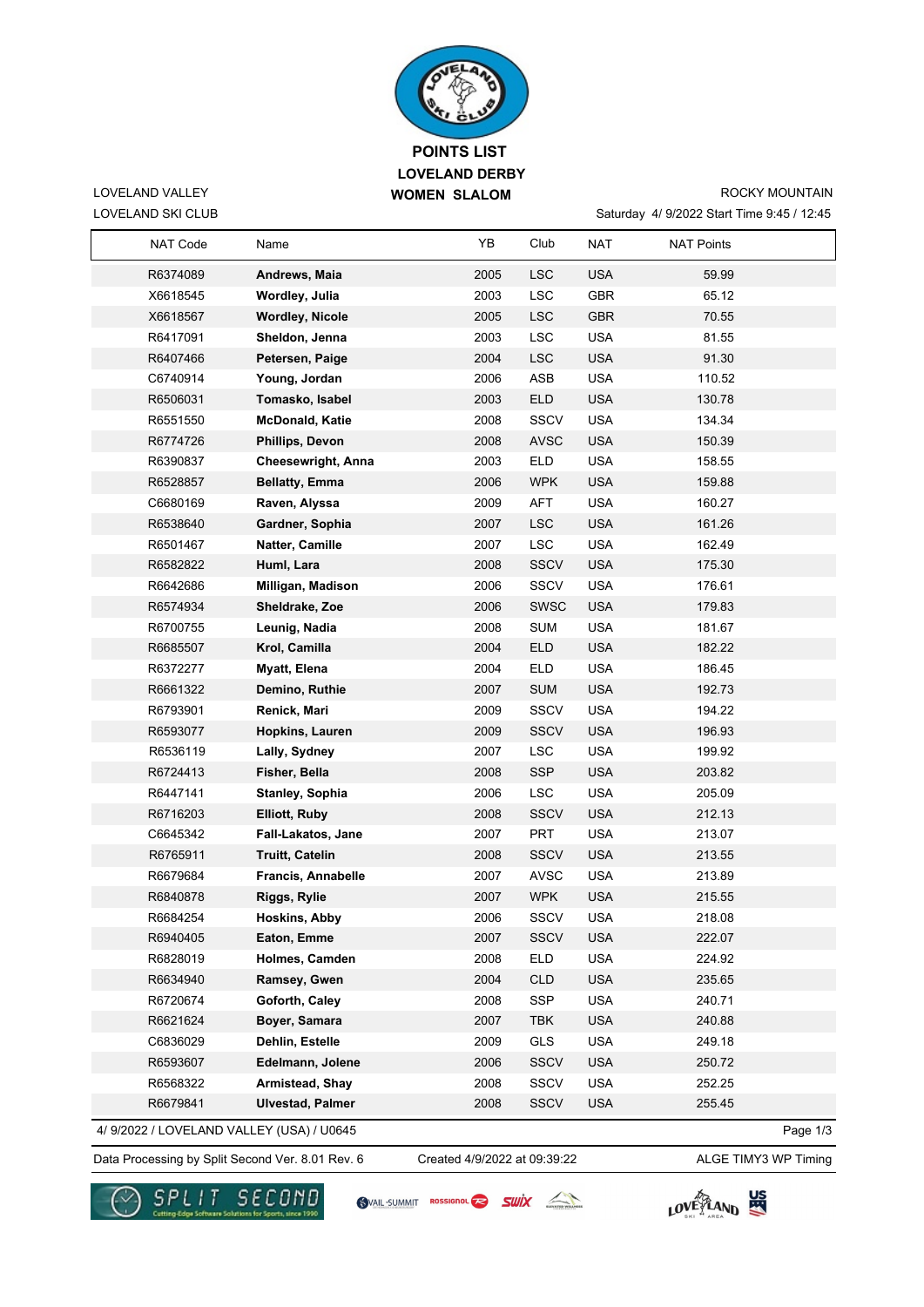## **LOVELAND DERBY WOMEN SLALOM POINTS LIST**

LOVELAND SKI CLUB LOVELAND VALLEY

## ROCKY MOUNTAIN

Saturday 4/ 9/2022 Start Time 9:45 / 12:45

| <b>NAT Code</b> | Name                       | YB   | Club         | <b>NAT</b> | <b>NAT Points</b> |
|-----------------|----------------------------|------|--------------|------------|-------------------|
| R6824510        | Mccalla, Lauren            | 2008 | <b>SUM</b>   | <b>USA</b> | 258.43            |
| R6817321        | Cook, Megan                | 2007 | <b>LSC</b>   | <b>USA</b> | 269.43            |
| R6556570        | Bullard, Maddi             | 2008 | SSP          | <b>USA</b> | 271.20            |
| R6643776        | Slivka, Rowynn             | 2005 | <b>CLD</b>   | <b>USA</b> | 272.17            |
| R6872387        | Stoyanova, Kristiana       | 2007 | <b>IND</b>   | <b>USA</b> | 274.96            |
| R6657401        | <b>Bailey, Ashley</b>      | 2007 | <b>WPK</b>   | <b>USA</b> | 275.34            |
| R6737684        | Novak, Lucy                | 2008 | LSC          | <b>USA</b> | 277.42            |
| R6668468        | Cohn, Gracie               | 2008 | <b>SSCV</b>  | <b>USA</b> | 277.74            |
| R6596712        | Zurbay, Anabelle           | 2008 | SSCV         | <b>USA</b> | 279.89            |
| R6998856        | Magaldi, Elle              | 2007 | <b>ELD</b>   | <b>USA</b> | 281.30            |
| R6919918        | <b>Bradley, Maren</b>      | 2007 | <b>WPK</b>   | <b>USA</b> | 282.55            |
| R6633885        | Thayer, Makena             | 2008 | <b>SSCV</b>  | <b>USA</b> | 286.79            |
| R6819641        | Eissinger, Ava             | 2007 | <b>ELD</b>   | <b>USA</b> | 291.25            |
| R6920104        | Gayer, Xania               | 2009 | <b>SSCV</b>  | <b>USA</b> | 294.99            |
| R6661351        | Demino, Eden               | 2009 | <b>SUM</b>   | <b>USA</b> | 300.49            |
| R6741078        | <b>Burke, Cambree</b>      | 2006 | <b>WPK</b>   | <b>USA</b> | 301.79            |
| R6826115        | Jacobson, Kinsley          | 2008 | SSP          | <b>USA</b> | 302.23            |
| R6968025        | Drai, Ella                 | 2008 | <b>SSCV</b>  | <b>USA</b> | 305.83            |
| R6752575        | Potvin, Lorraine           | 2006 | SWSC         | <b>USA</b> | 310.17            |
| R6824903        | Kroeger, Rocksy            | 2008 | <b>AVSC</b>  | <b>USA</b> | 314.35            |
| R6598954        | Groenendaal, Lilian        | 2007 | <b>ELD</b>   | <b>USA</b> | 319.78            |
| R6823476        | <b>Budman, Mckenzie</b>    | 2009 | <b>SUM</b>   | <b>USA</b> | 338.48            |
| R6682215        | Kuehl, Linnae              | 2008 | <b>FAST</b>  | <b>USA</b> | 340.66            |
| R6715331        | Cirne, Bianca              | 2007 | <b>ELD</b>   | <b>USA</b> | 342.98            |
| R6725932        | Voas, Sawyer               | 2008 | <b>LSC</b>   | <b>USA</b> | 352.00            |
| R6712339        | Jackson, Claire            | 2008 | <b>SUM</b>   | <b>USA</b> | 371.24            |
| R6664071        | Riley, Martina             | 2008 | <b>SUM</b>   | <b>USA</b> | 376.92            |
| R6719897        | Campbell, Victoria         | 2007 | <b>TBK</b>   | <b>USA</b> | 381.15            |
| R6729799        | Pilarowski, Lydia          | 2008 | <b>SUM</b>   | <b>USA</b> | 390.72            |
| R6792986        | Moore, Cydney              | 2007 | <b>ELD</b>   | <b>USA</b> | 396.53            |
| R7060650        | Cross, Mackenzie           | 2008 | <b>SUM</b>   | <b>USA</b> | 413.21            |
| R7064599        | Commerford, Emma           | 2007 | <b>CBMST</b> | <b>USA</b> | 432.38            |
| R7032663        | Miller, Jordyn             | 2008 | <b>AVSC</b>  | <b>USA</b> | 434.85            |
| R6923301        | Babnic, Ema                | 2007 | <b>PRC</b>   | <b>USA</b> | 588.87            |
| R6584874        | <b>Bellatty, Margaret</b>  | 2008 | <b>WPK</b>   | <b>USA</b> | 999.99            |
| R6847956        | Avila, Danielle            | 2009 | <b>WPK</b>   | <b>USA</b> | 999.99            |
| R6957100        | <b>Adriaanse, Marloes</b>  | 2009 | <b>WPK</b>   | <b>USA</b> | 999.99            |
| R6550355        | Chadbourne, Anya           | 2009 | <b>SSCV</b>  | <b>USA</b> | 999.99            |
| R6905608        | Barker, Hazel              | 2008 | <b>AVSC</b>  | <b>USA</b> | 999.99            |
| R6840582        | Heid, Jessica              | 2009 | <b>WPK</b>   | <b>USA</b> | 999.99            |
| R6598689        | Lally, Sarah               | 2009 | LSC          | <b>USA</b> | 999.99            |
| X6842649        | <b>Stanton, Liberty</b>    | 2009 | <b>SSCV</b>  |            | 999.99            |
| R6758851        | <b>Gustafson, Margaret</b> | 2009 | <b>SSCV</b>  | <b>USA</b> | 999.99            |
| R6872640        | Zatorski, Kaitlin          | 2008 | <b>CBMST</b> | <b>USA</b> | 999.99            |
| R6775731        | Osborne, Tessa             | 2008 | <b>AVSC</b>  | <b>USA</b> | 999.99            |

4/ 9/2022 / LOVELAND VALLEY (USA) / U0645

Data Processing by Split Second Ver. 8.01 Rev. 6 Created 4/9/2022 at 09:39:22 ALGE TIMY3 WP Timing Created 4/9/2022 at 09:39:22

SVAIL-SUMMIT ROSSIGNOL SWIX

Page 2/3